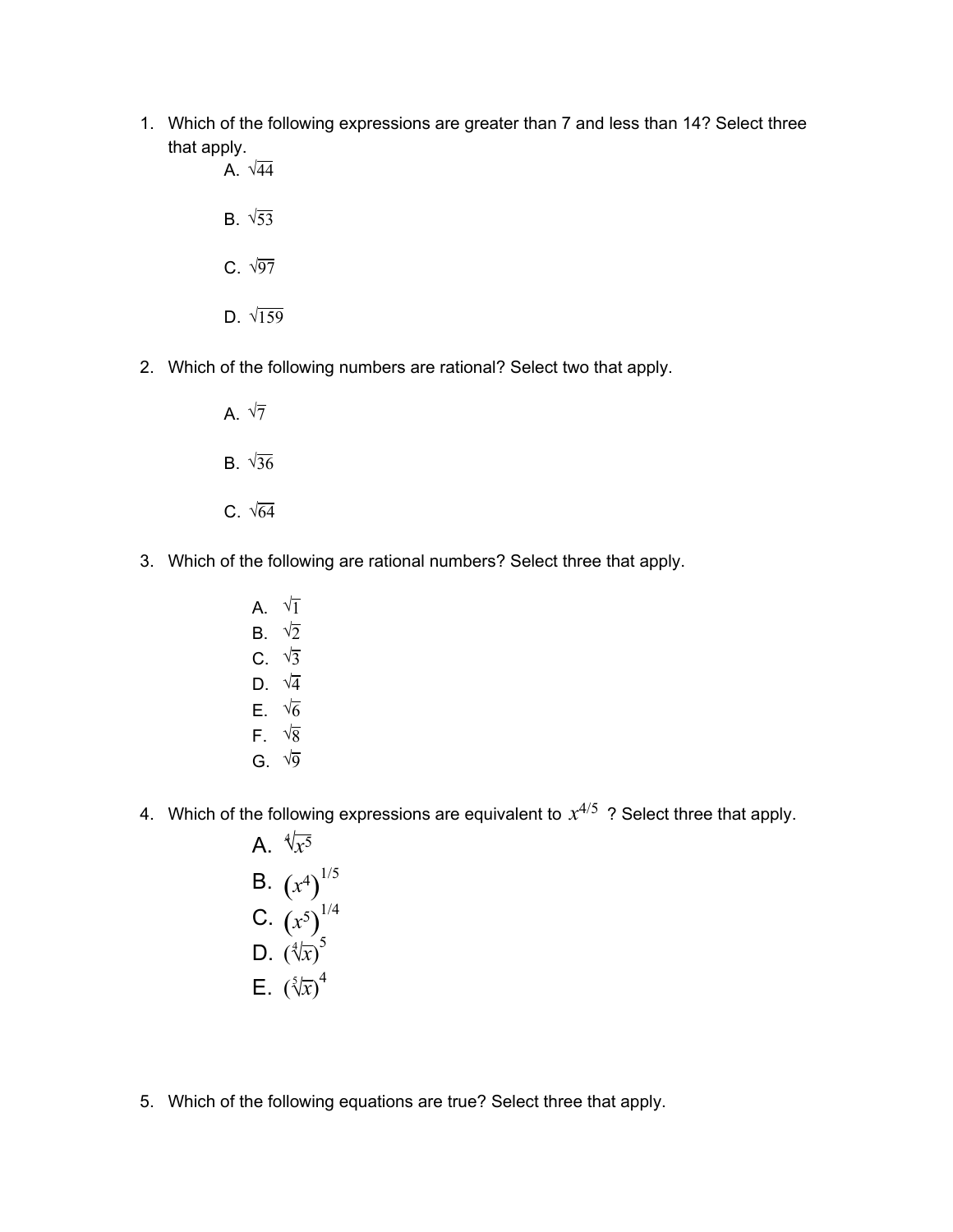A. 
$$
\sqrt{64} = 2^{\frac{6}{2}}
$$
  
\nB.  $\frac{3}{4^{\frac{3}{2}}} = 2^3$   
\nC.  $(\sqrt[3]{216})^4 = 36^2$   
\nD.  $\frac{1}{8^{\frac{1}{2}}} = \sqrt{16}$   
\nE.  $(\sqrt{36})^{\frac{1}{2}} = 18^{\frac{1}{4}}$ 

- 6. Which of the following decimals is equal to  $\textstyle{\frac{3\frac{1}{40}}}$  ? Select two that apply 40
	- A. 3.0025 B. 3.025 C. 3.0025 D. 3.025 E. 3.00250 F. 3.0250
- 7. Write a fraction equivalent to  $0.\overline{1}$  Use only whole numbers for the numerator and denominator.
- 8.  $\sqrt{2}$  is considered an irrational number. What makes this number irrational? Explain your reasoning.
- 9. Does the number 30 have a decimal expansion?
- 10. Maura claims that when the fourth root of 16 is expressed in the form  $16^k$ , the value of k is  $\frac{1}{2}$  since  $2^4$  = 16. Decide if Maura is correct. If she is correct, enter  $\frac{1}{2}$  below. If she is incorrect, enter the correct value of  $k$ .  $k=$